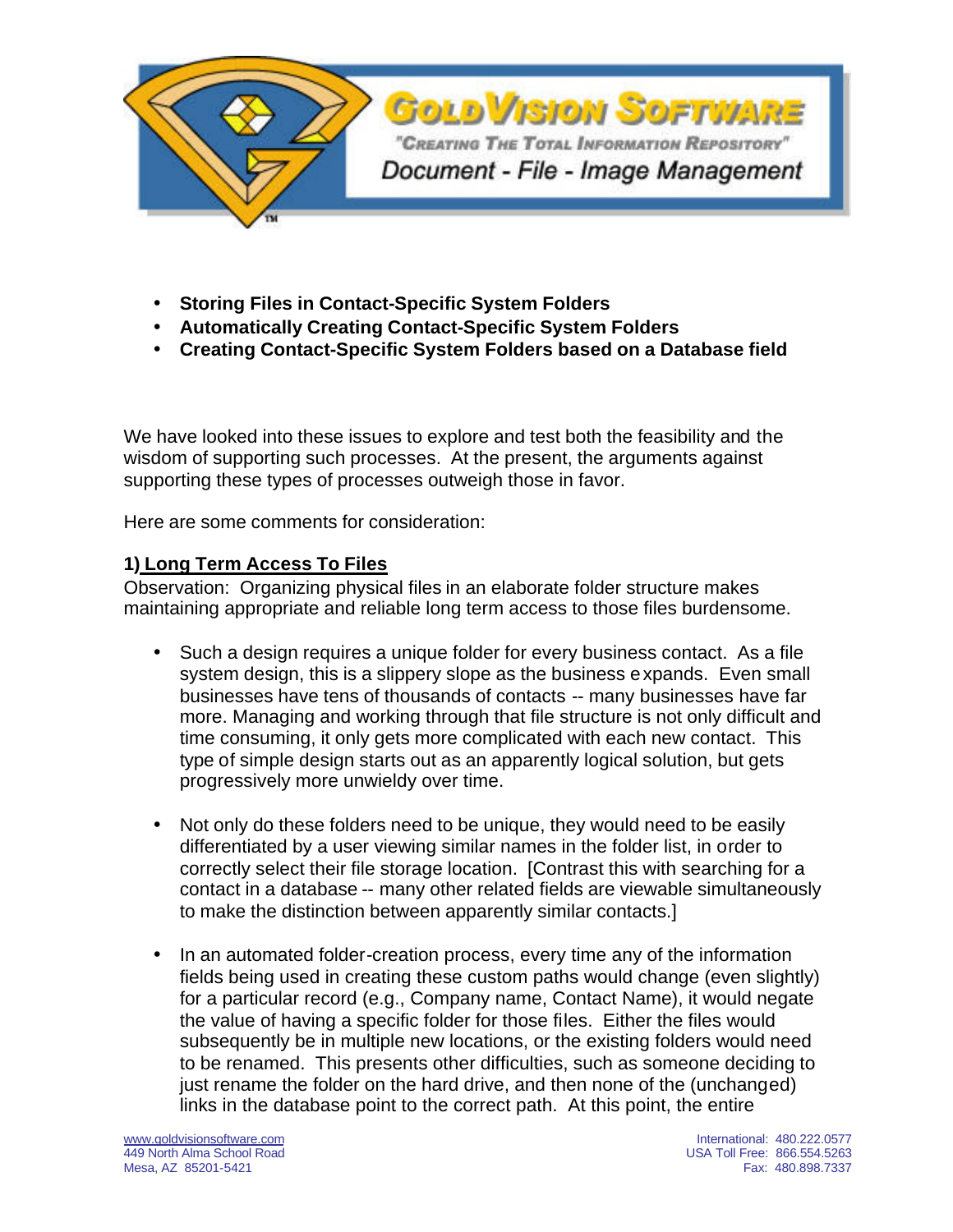database would need a custom procedure run to revise all the existing link records that might be affected. This would have to be done EVERY time anyone made ANY change to an affected field in ANY record.

• Folder names have character-restrictions imposed by the Operating System. This makes it difficult to implement a simple convention of folder naming, for example, along the lines of

#### \CompanyName\LastName\_FirstName\

In real life these names often include prohibited characters, particularly in the post- dot-com era. This makes new folder creation difficult to simplify, and very difficult to automate to a user-friendly result. The name that is ultimately used usually requires compromises that result in compounding the user-recognition issue mentioned previously.

- Another variation is folder-naming along more unique criteria, such as using a client number as the folder name, to avoid the aforementioned types of difficulties. What is gained here is usually given up in usage. Every time a file is saved, the user must lookup the unique number to select the correct folder and avoid misfiling. Simply appending this same number as a prefix of the filename itself would be a better solution, and would not require the drawbacks of the elaborate folder-structure. However, as file names have the same character restrictions as folder names, this still requires validating the characters as allowable. Even with this validation, all the other weaknesses of this design remain.
- When files are organized in such a way that frequently-used storage adjoins infrequently-used storage (e.g., a contact with daily additions to their documents, followed by a contact with no activity for several years), then load balancing, backup and archiving the system becomes significantly more difficult. Organizing files on the system by more administrative characteristics (e.g., date, access, etc.), enables systematic archiving of less-used/obsolete files along with easier methods of specific retrieval if they are needed at some future date. This makes long-term access/data integrity more reliable for the organization.

# **2) Security**

Observation: Organizing physical files in an elaborate folder structure makes imposing appropriate security and maintaining record keeping less reliable.

• Imposing appropriate security on files can be more uniformly and reliably applied and assured when files that need to be restricted are organized in structures that simplify the security process, rather than mingled among other files in a contact-specific folder.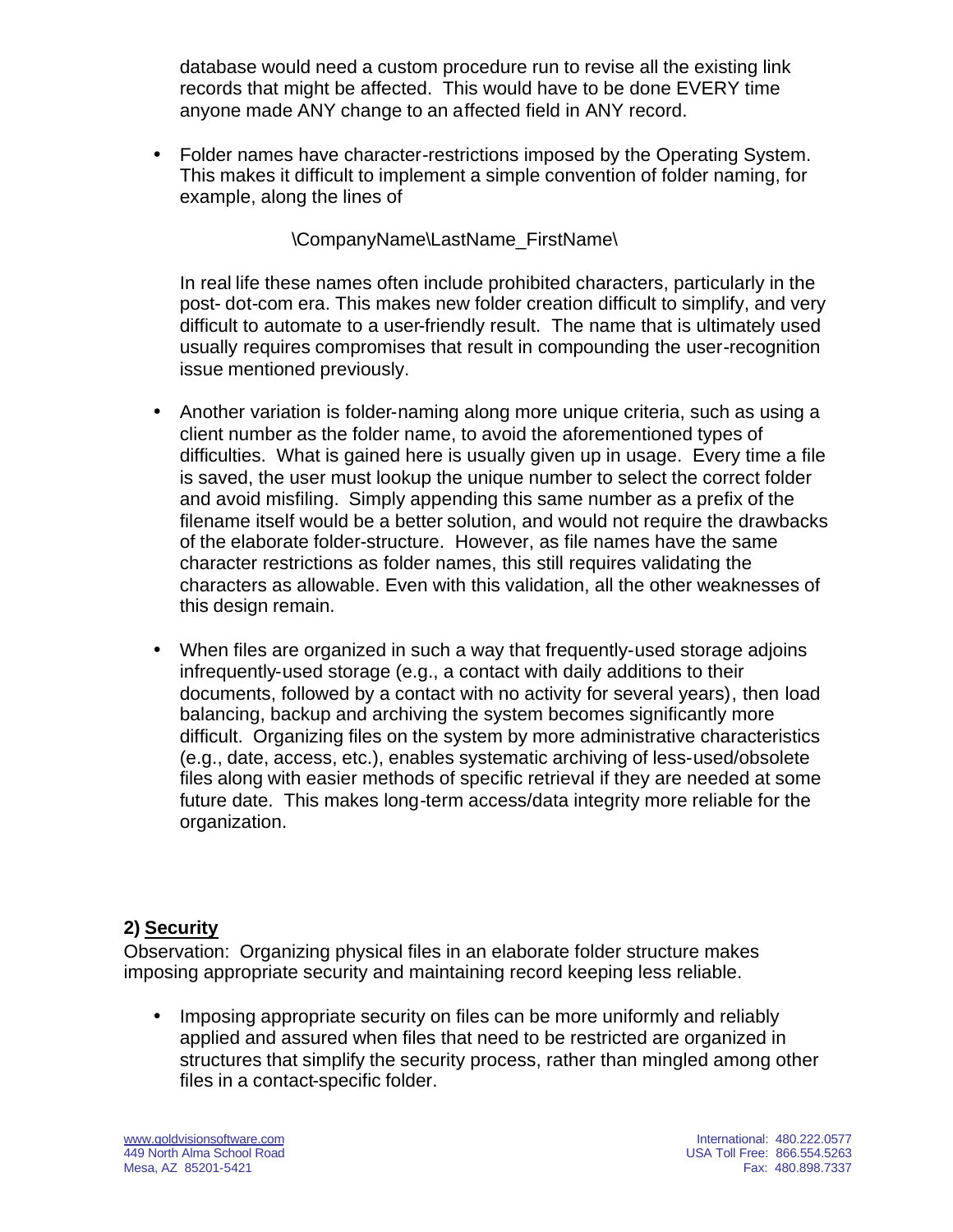• Specific contact folders may encourage some users to access files directly on the system drive, thereby potentially circumventing various system processes (access logging, file-syncing updates, etc.) desired by the company. The consequences can be expensive (out of date information) and destructive.

## **3) Accommodating Existing Customer Storage Structures**

Observation: Customers' existing file organization is difficult-to-impossible to reliably replicate on an automated basis, and presents questionable validity.

- Each individualized folder has to be clearly associated with a specific contact record. There are a number of ways to do this, but inherent to each one is a fair amount of user activity required to store the initial relationship between the specific folder and the specific contact record. Additionally, as storage demands increase and new storage media are added, folder structures need to be replicated and the new drive locations assigned to each contact record again.
- Customers interested in this process are generally looking to integrate their existing elaborate folder structure in the automatic linking process. They expect to base the process on an existing contact record field value(s) that will be used as the folder name(s). While theoretically based on the same values (e.g., contact name), existing folder names are usually different enough (spelling, length, middle initial included, abbreviation, etc.) that they do not exactly match the desired contact record field value(s). This results in the automated process creating additional folders rather than integrating with the existing structure. Custom-designing the automatic folder-naming process to avoid this situation would require tortured definitional syntax on the administrator's part. Even then, accommodating every situation would require conditional execution, depending on differing content in the desired field values. This appears unrealistically complex for users to implement.
- The frequent existence of duplicate values for the same field ("John Smith", one of the reasons databases create their own unique identifier for each record) would lead to an automated process that stores files for different people in the same folder. While this is not a problem for the database, it once again negates the value of creating the specific folder.
- Everyone who raises this issue has a completely different structure they want to accommodate. This means that the program would need to provide an elaborate user-customization capability. This capability would increase the potential for user error on a large scale, as well as compound all the issues raised previously in 1). Correcting such errors is costly.